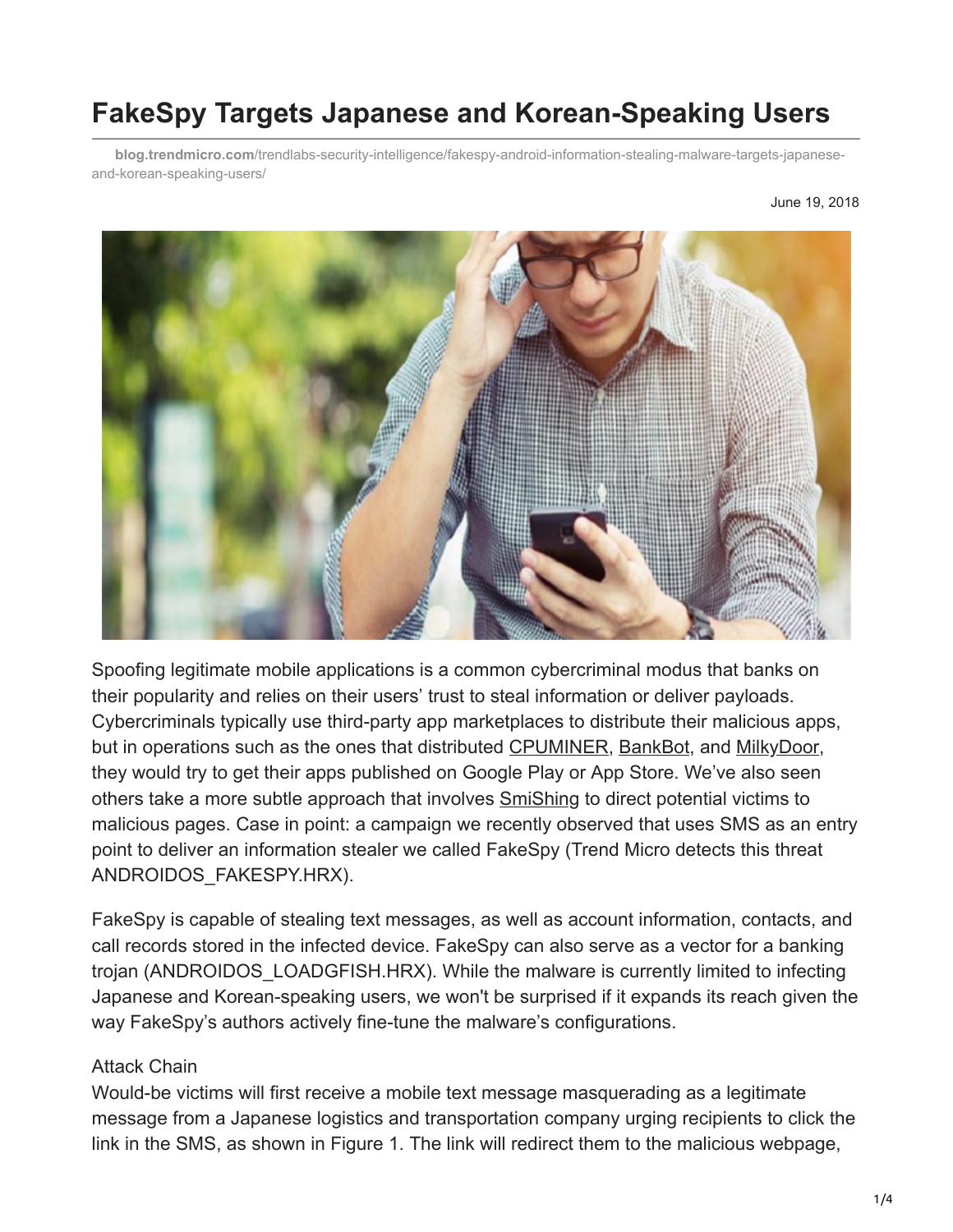and clicking any button will prompt users to download an Android application package (APK). The webpage also has a guide, written in Japanese, on how to download and install the app. **[F](https://blog.trendmicro.com/content/dam/trendmicro/global/en/migrated/security-intelligence-migration-spreadsheet/trendlabs-security-intelligence/2018/06/figure-1.png)igure 1: Sample SMSs containing links to the malware** 

Further analysis indicates that this campaign also targets South Korean users, and has been active since October 2017. To Korean users, the information-stealing malware appears as an app for several local consumer financial services companies. When targeting Japanese users, it poses as apps for transportation, logistics, courier, and e-commerce companies, a mobile telecommunications service, and a clothing retailer.

**[F](https://blog.trendmicro.com/content/dam/trendmicro/global/en/migrated/security-intelligence-migration-spreadsheet/trendlabs-security-intelligence/2018/06/figure-2.png)igure 2: The malicious webpage with instructions on downloading and installing the** application

**[F](https://blog.trendmicro.com/content/dam/trendmicro/global/en/migrated/security-intelligence-migration-spreadsheet/trendlabs-security-intelligence/2018/06/figure-3.png)igure 3: Screenshots of the malicious apps in Korean (left) and Japanese (center, right)** 

#### *Technical Analysis*

FakeSpy's configurations, such as the command-and-control (C&C) server, are encrypted to evade detection. Once launched, FakeSpy will start monitoring for text messages that the affected device receives. These SMS messages are stolen and uploaded to the C&C server. To send commands via JavaScript, FakeSpy also abuses JavaScript bridge ([JavaScriptInterface\)](https://developer.android.com/reference/android/webkit/JavascriptInterface) to invoke the app's internal functions by downloading then running JavaScript from a remote website. FakeSpy's commands include adding contacts to the device, setting it to mute, resetting the device, stealing stored SMS messages and device information, and updating its own configurations.

 $\overline{\phantom{a}}$ 

Figure 4: FakeSpy's encrypted configurations

 $\overline{\phantom{a}}$ 

**[F](https://blog.trendmicro.com/content/dam/trendmicro/global/en/migrated/security-intelligence-migration-spreadsheet/trendlabs-security-intelligence/2018/06/figure-5-2.png)igure 5: How FakeSpy uploads stolen text messages to the C&C server** 

 $\overline{\phantom{a}}$ 

Figure 6: FakeSpy using JavaScriptInterface to send commands

 $\overline{\phantom{a}}$ 

Figure 7: Traffic from which attackers send the command to update FakeSpy's configurations

#### **FakeSpy as a vector for a banking trojan**

Apart from information theft, FakeSpy can also check for banking-related applications installed in the device. If they match FakeSpy's apps of interest, they are replaced with counterfeit/repackaged versions that imitate the user interfaces (UI) of their legitimate counterparts. It phishes for the users' accounts by ironically notifying users that they need to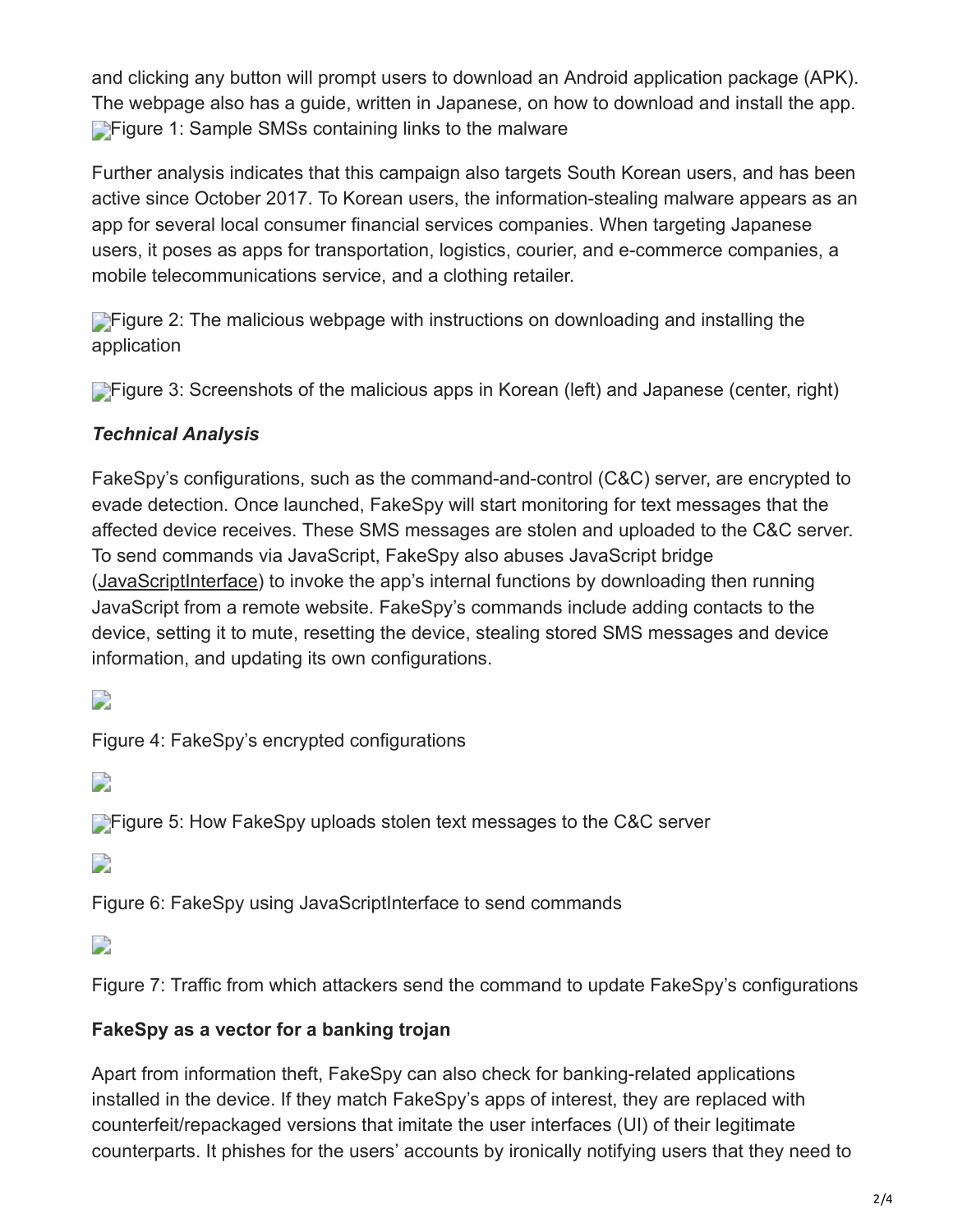key in their credentials due to upgrades made on the app to address information leaks. It also warns users that their account will be locked. The stolen information is sent to the C&C server once the users click on the login button. Besides online banking apps, it also checks for apps used for digital currencies trading and e-commerce.

**[F](https://blog.trendmicro.com/content/dam/trendmicro/global/en/migrated/security-intelligence-migration-spreadsheet/trendlabs-security-intelligence/2018/06/figure-8.png)igure 8: Code snapshot showing FakeSpy checking for legitimate banking-related apps** and replacing them with fake versions

**[F](https://blog.trendmicro.com/content/dam/trendmicro/global/en/migrated/security-intelligence-migration-spreadsheet/trendlabs-security-intelligence/2018/06/figure-9.png)igure 9: UI of the malicious app that phishes the user's banking credentials** 

 $\overline{\phantom{a}}$ 

### D

Figure 10: Code snippets showing how the malicious app steals banking credentials

#### **Evading Detection**

FakeSpy's author uses different approaches to hide and update the C&C servers. It abuses social media by writing the IP address on a Twitter profile whose handles are regularly modified. The IP address starts with ^^ and ends with \$\$. When FakeSpy launches, it will access the Twitter page and parse its contents to retrieve the C&C IP address. FakeSpy's author also abuses forums and open-source dynamic domain tools in a similar manner. To further evade detection, the C&C server address configured into the apps are updated at least once per day. It's also worth noting that the cybercriminals behind FakeSpy are active, at least based on their activities on forums and the related URLs they register to host their malware.

## $\overline{\phantom{a}}$

Figure 11. The Twitter pages that FakeSpy accesses to get the C&C IP address

 $\Box$ 

**[F](https://blog.trendmicro.com/content/dam/trendmicro/global/en/migrated/security-intelligence-migration-spreadsheet/trendlabs-security-intelligence/2018/06/figure-12-2.png)igure 12: FakeSpy using a forum (top) and dynamic domain tool (bottom) to hide the C&C** server

#### **Best Practices**

[SMiShing](https://www.nbcdfw.com/news/local/Smishing-is-the-New-Cyber-Scam-that-Targets-Your-Text-Messages-432634773.html?linkId=39427288) is not a novel attack vector, but with social engineering, it can lure or compel victims into handing out personal or [corporate](https://www.trendmicro.com/vinfo/tmr/?/us/security/news/cybercrime-and-digital-threats/-infosec-guide-bring-your-own-device-byod) data, or direct them to malware-hosting websites. Users should practice good security hygiene: think before clicking, download only from official app stores, and regularly update credentials and the device's OSs and apps. Check for telltale signs of phishing, such as grammar errors or certain characters used to spoof a legitimate URL, and more importantly, beware of unsolicited messages that seem to give a sense of unwanted urgency.